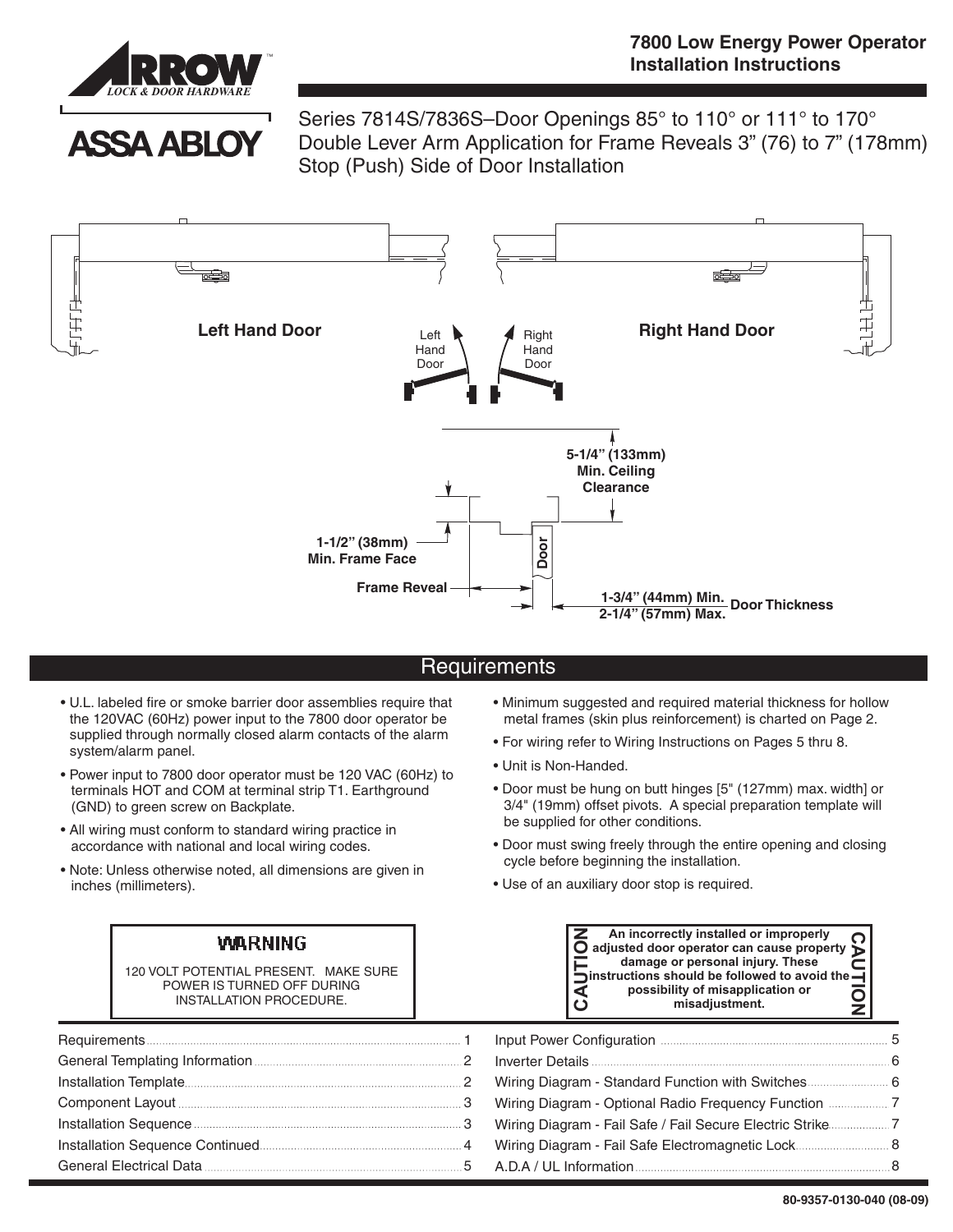# General Templating Information

**WARNING:** Make sure that (120V, 60Hz) input power is turned off at facility's main circuit breaker before proceeding with installation.

**Template**

## **General Templating Information Fasteners for Frame**

- Before beginning the installation, verify that the door frame is properly reinforced and is well anchored in the wall.
- Unreinforced hollow metal frames and aluminum frames should be prepared and fitted with 1/4-20 blind rivet nuts, furnished by others.
- Concealed electrical conduit and concealed switch or sensor wires should be pulled to the frame before proceeding.

- 1/4-20 Machine screws for hollow metal and aluminum.
- No. 14x2-3/4" (70mm) screws for wood.

## **Fasteners for Door**

- 1/4-20 Machine screws.
- 3/8" diameter x 1-5/8" (41mm) long sex nut.



| <b>Hollow Metal Door Frame Reinforcing</b> |                    |                      |  |
|--------------------------------------------|--------------------|----------------------|--|
| <b>Frame</b>                               | <b>Reinforcing</b> |                      |  |
| <b>Material</b>                            | <b>Recommended</b> | <b>Min. Required</b> |  |
| 12 Ga.                                     | 12 Ga.             | 18 Ga.               |  |
| .1046                                      | .1046              | .0478                |  |
| (2.66)                                     | (2.66)             | (1.21)               |  |
| 14 Ga.                                     | 10 Ga.             | 12 Ga.               |  |
| .0747                                      | .1343              | .1046                |  |
| (1.90)                                     | (3.41)             | (2.66)               |  |
| 16 Ga.                                     | 10 Ga.             | 12 Ga.               |  |
| .0598                                      | .1343              | .1046                |  |
| (1.52)                                     | (3.41)             | (2.66)               |  |
| 18 Ga.                                     | 8 Ga.              | 10 Ga.               |  |
| .0478                                      | .1644              | .1343                |  |
| (1.21)                                     | (4.18)             | (3.41)               |  |

| Door Opening<br>Angle          | Dim "A"      | Dim "B"       |
|--------------------------------|--------------|---------------|
| Up to $110^\circ$              | 12 (305)     | $15-3/4(400)$ |
| 111 $\degree$ to 170 $\degree$ | $9-1/2(241)$ | $13-1/4(337)$ |

## **Notes:**

- All dimensions are given in inches (mm).
- Thickness recommended for reinforcements in hollow metal doors and frames is charted at the left of this page.
- Do not scale drawing.
- Left hand door shown.
- This template information based upon use of 5" (127mm) maximum width butt hinges or 3/4" (19mm) offset pivots. A separate template will be supplied for other conditions.
- Maximum frame reveal is 7" (178mm) for this application.
- Conduit hole nearest to hinge is suggested for 120 VAC power input.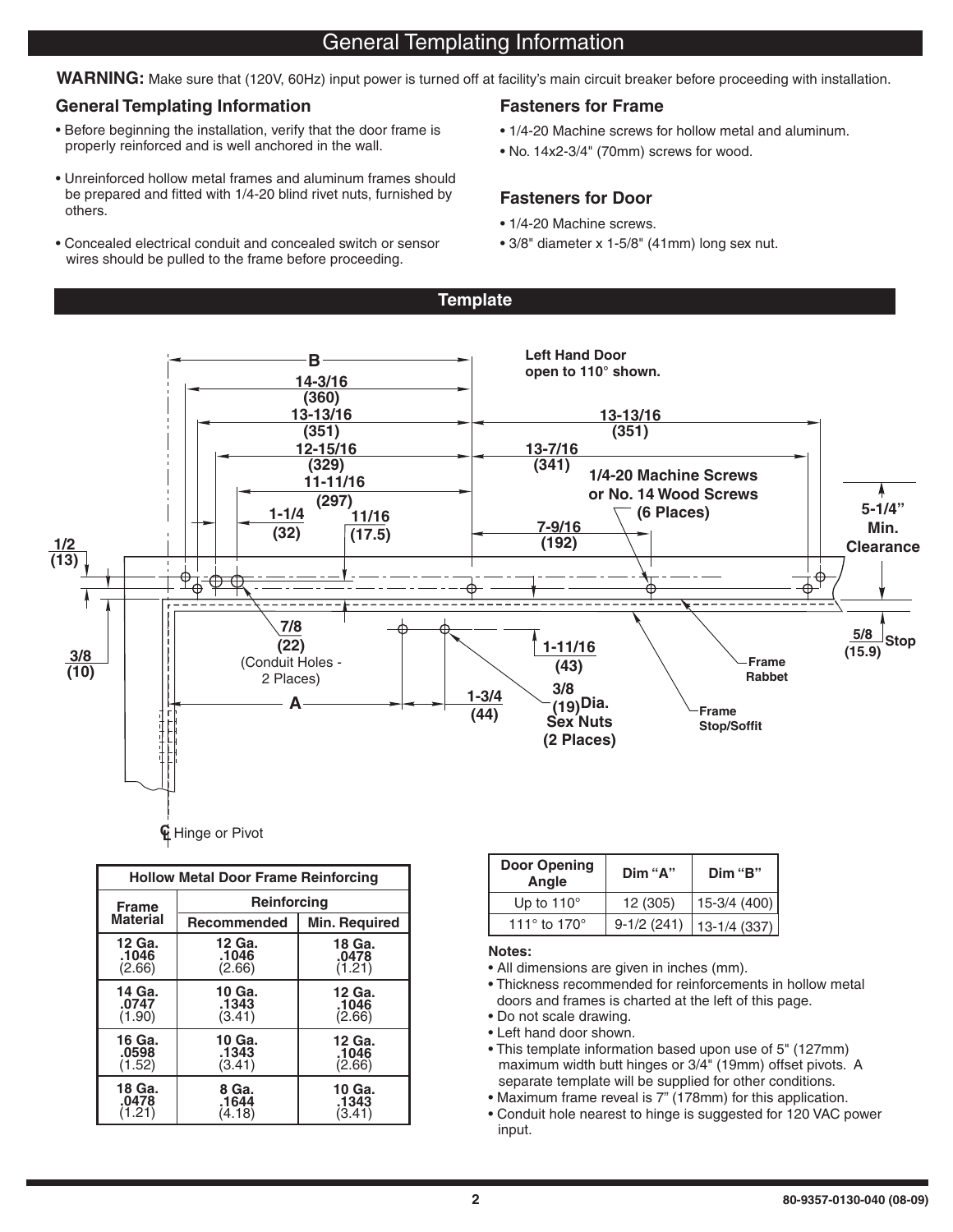## Component Layout



**Step 2:** Using template, (Page 2), locate and prepare holes in the frame & door:

**Frame** 

- A. Prepare six (6) holes for 1/4-20 machine screws or No. 14 x 2-3/4" (70mm) wood screws. Blind rivet nuts (by others) are suggested for unreinforced hollow metal frames or for aluminum frames.
- B. Concealed Wired Units Only: Two (2) 7/8" (22mm) diameter **NOTE:** On new construction these holes will generally be holes for conduit, for power input and for switch/sensor wires. drilled by the frame supplier at their shop or at the time the frame is installed in the wall.

Door

- C. Prepare two (2) holes for 3/8" diameter sex nuts. Standard units are supplied with sex nuts and screws for 1-3/4" (44mm) thick door. Sex nuts and screws for other door thicknesses are available to order.
- **Step 3:** Remove cover from the unit and set cover & cover screws aside.

**Step 4:** Mount unit to door frame.Select A or B below.

- A. Concealed Wired Units Only: Connect conduit to frame side of backplate. Fasten unit to door frame (six screws).
- B. Surface Wired Units Only: Fasten unit to door frame (six screws). Mount conduit bracket (found in screw pack) to uni't backplate with two screws provided. Connect wiring conduit to bracket.
- **Step 5:** Install main arm onto spindle shaft of unit at a 90° angle to the door frame. Align arm mark "S" with the flat corner of the spindle shaft square. (See Fig.1, upper right.)



 $\ddot{\phantom{1}}$ 

**Figure 1**

 $S_{\mathcal{A}}$  $\gamma$ 

 $\bm{\hat{\gamma}}$ 

- **Step 7:** Mount arm foot to door using 2 1/4-20 screws & sex nuts provided with screw pack.
- **Step 8:** PRELOAD ARM (See Fig. 2, below): Remove 1/4-20 hex head screw on adjusting rod and insert adjusting rod into arm slide. Reinstall 1/4-20 screw and leave loose. Rotate main arm in direction away from the hinge edge until the adjusting rod and arm slide are perpendicular (at a 90° angle) to the door frame. Tighten the 1/4-20 hex head screw on the adjusting rod to secure arm in this new position.

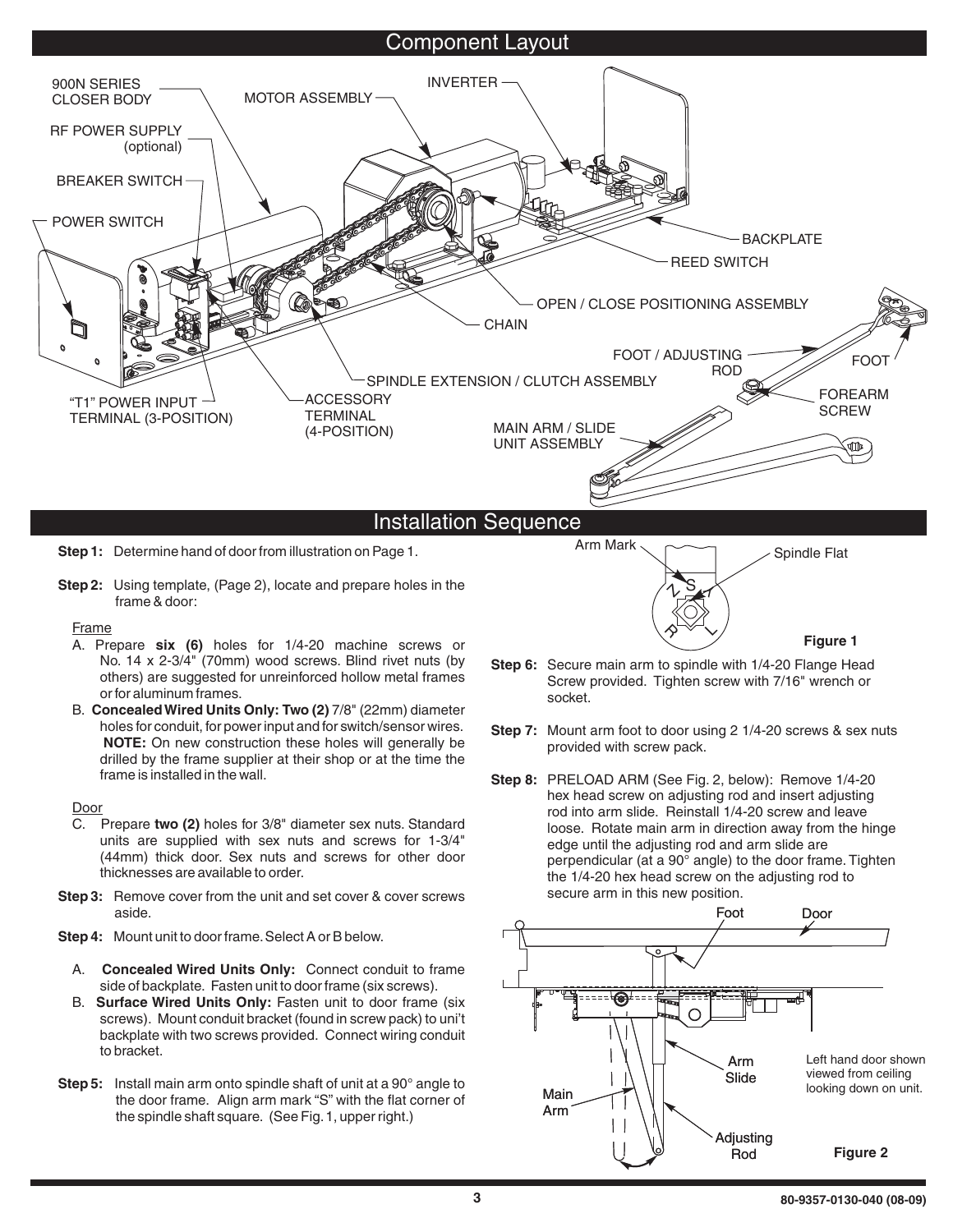# Installation Sequence Continued

**Step 9:** Adjust closing power of unit (See Fig. 3) - Using a 1/8" to increase door closing power. Door control is shipped set at midpoint of power setting. Maximum closing power can be achieved with 8 (360°) clockwise turns of the power adjustment screw. allen wrench, turn the power adjustment shaft clockwise



**Figure 3**

**Step 10:** Adjust Hydraulic valves using a 1/8" hex wrench to obtain proper door closing speeds. See following illustrations. (Adjustments continued top of Page 4.)

Closing Cycle – Make adjustments, as necessary, to the Sweep Speed "S" valve and Latch Speed "L" valve. See Fig. 4 below for location of valves. Turn valves clockwise to reduce speed, counter clockwise to increase speed.



Opening Cycle – Adjust Backcheck, "B" valve, as necessary, for hydraulic resistance to door opening in the backcheck range. See illustration at bottom of this page for location of valve.



**NOTE:Too much Backcheck,"B" valve,can affect he operation** t of the units pump, preventing units from fully opening the **door. This valve may require fine tuning after all other adjustments have been made.**



**70°, the door will take at least 3 seconds to move to a point 3" (75mm) from the latched position** , **measured at the leading edge of the door.**

**Step 11:** Make wiring connections using Wiring Instructions on Page 5.

**Step 13:** Turn power to unit on at the Unit Power Switch and turn the Breaker Switch to "RESET".



**Step 14:** Using a short jumper cable, momentary jump terminals 1 20°, switch Breaker Switch to "**OFF**" position cutting power to and 2, see Fig. 6 below, to activate unit. When door reaches the unit. Allow door to fully close (door may be manually pulled closed).



**Figure 6**

**Step 15:** Adjust Closing Position Magnet (See Fig. 7) - With door in the closed position, use finger to slide Closed Position Magnet so it aligns directly with the Reed Switch.



- **Step 16:** Adjust Open Position Magnet Use fingers to slide Open Position Magnet 180° from Open Position Magnet.
- Step 17: Flip Breaker Switch to "RESET" to turn power on. Jump terminals 1 and 2 (as shown in Fig. 6) to activate door. Note open position of the door. Allow door to close.
- **Step 18:** Use finger to readjust the Open Position Magnet to desired door open position.
- **Step 19:** Repeat Step 17 to verify door open position.
- **Step 20:** Make all connections necessary for any accessories to the 4-position Accessory Terminal (see Pages 6 - 8).
- Step 21: Make necessary adjustments to inverter (see Page 6). Replace cover and cover screws.

**Step 12:**Turn on facility's main circuit breaker.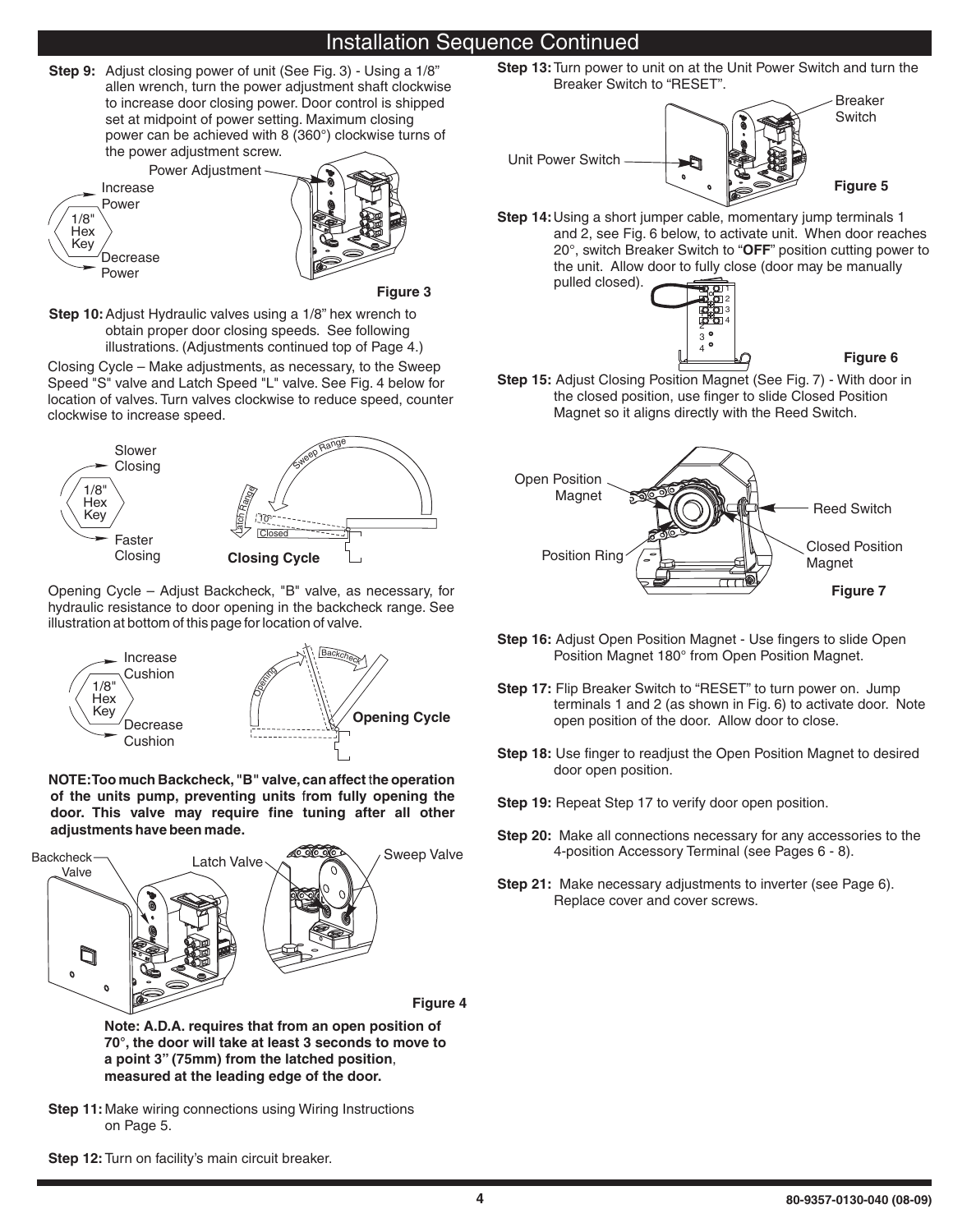- .<br>U
- Maximum current draw of unit is 0.6 amps. Breaker Switch protects the motor assembly and inverter; and has a 5 amp rating.
- Maximum wire size is:
	- 12AWG at terminals HOT and COM (120VAC; 60 Hz) on "T1" Power Input Terminal. 14AWG at terminals 1 thru 4 on Accessory Terminal . 18AWG at terminals 22 thru 25 on "T1" Power Input Terminal.

# Input Power Configurations

## **CONCEALED WIRING**

Thread conduit fitting(s) into backplate as shown. A second conduit fitting is required for low voltage control wiring. CHECK LOCAL CODES. Pull conduit out of header and attach to conduit fittings before mounting Operator to door frame. Attach incoming ground wire to backplate with ground screw as illustrated in"SurfaceWiring"illustration to the Right.



# **SURFACE WIRING**

An optional bracket is provided for use with surface wiring. Remove the two cable clamps screws and slip the bracket under the cable clamps. Push the cable clamp screw through the bracket holes and tighten. ½" conduit fittings can now be installed on the bracket. Attach incoming ground wire to backplate with ground screws as illustrated below.



**Ground Wire Connection** – Ground wire must be secured to backplate under head of (green) ground screw nearest to "T1" Power Input Terminal. Screw labeled"GND".

| <b>Terminal</b> | <b>Description</b>                                 |
|-----------------|----------------------------------------------------|
| <b>COM</b>      | Common power lead                                  |
| <b>HOT</b>      | Hot power lead                                     |
| 25              | <b>Circuit Breaker</b>                             |
| 24              | Switch                                             |
| 23              | Circuit Breaker                                    |
| 22              | Common connection to Circuit Breaker /<br>Inverter |

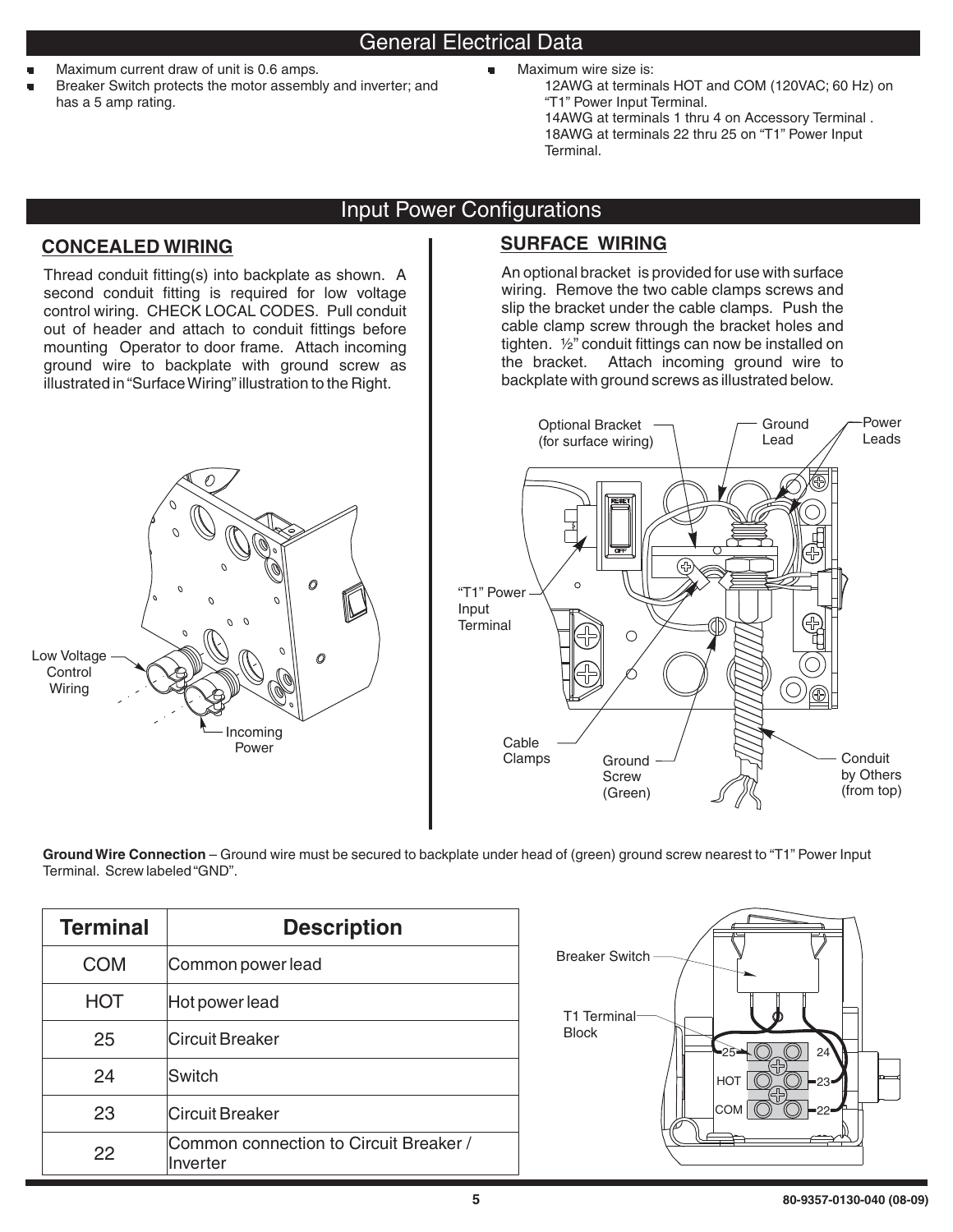# **Inverter Details**



Doors are normally closed.

Activating either switch will open both doors. Door will close after hold open time delay has elapsed.

Reader, Key Switch,

Normally Open Momentary

etc.

dry contacts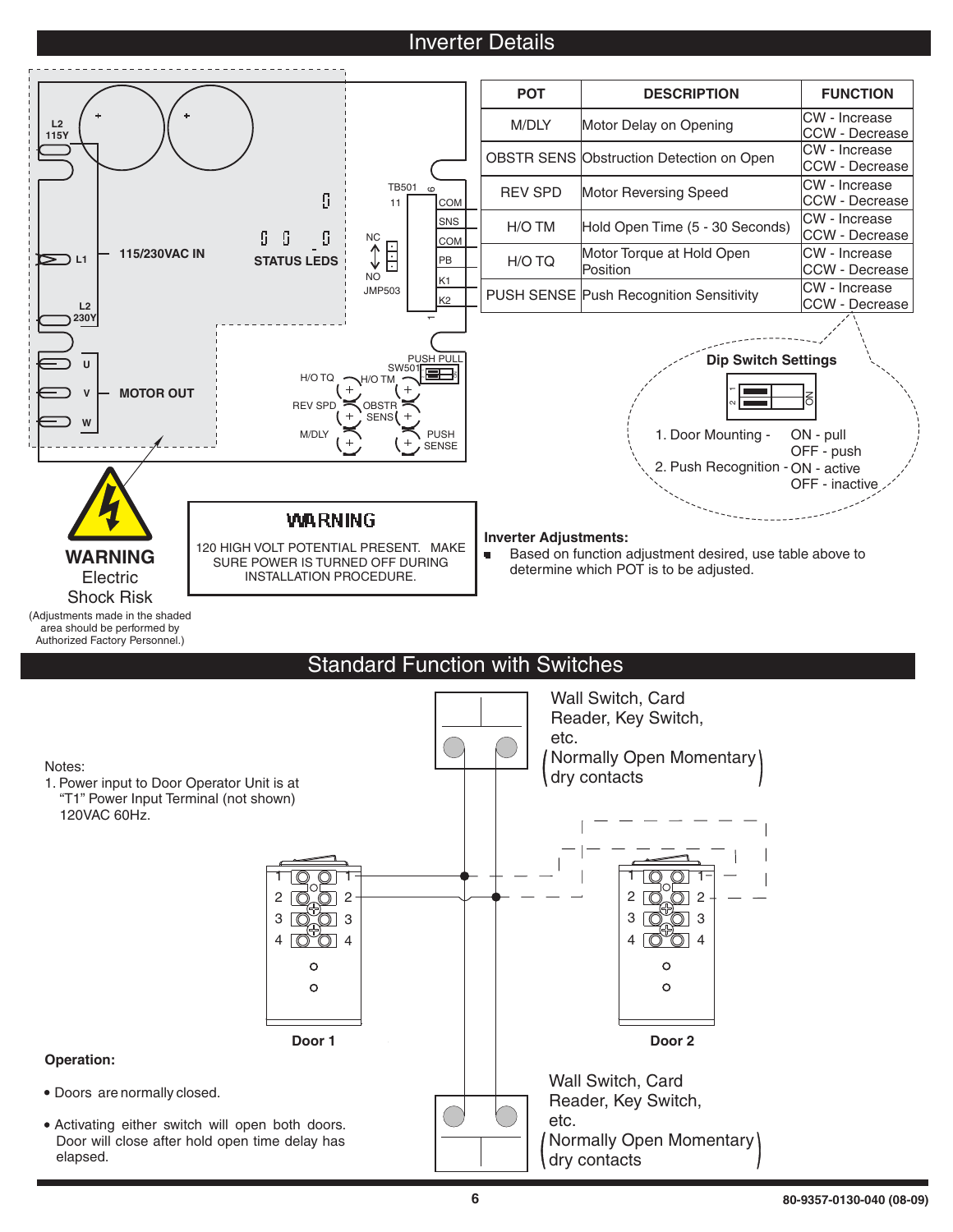# Radio Frequency Function Option





unlocked during power failure.